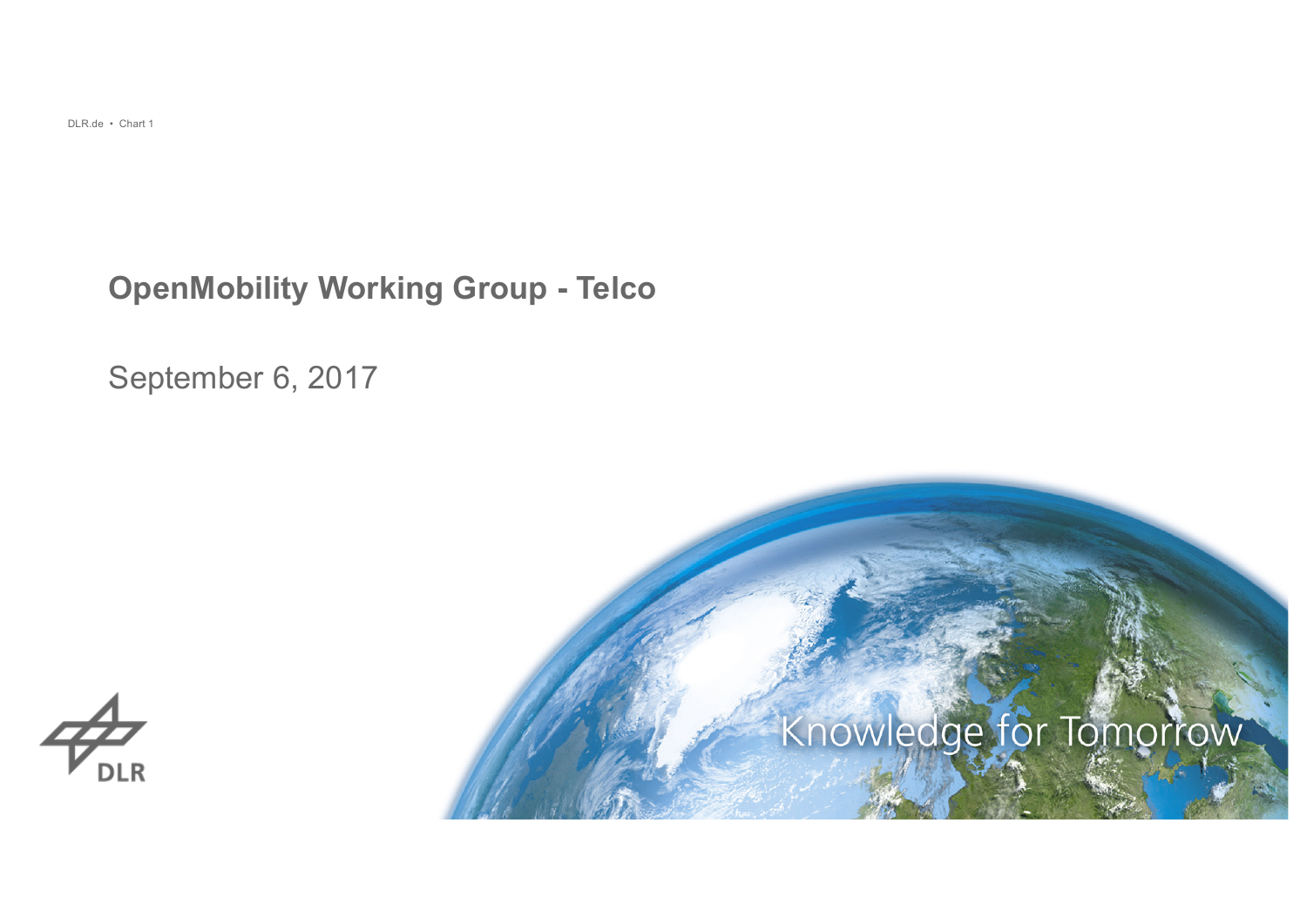#### **Participants**

- Gregor Lämmel (DLR)
- Robert Hilbrich (DLR)
- Karl Hübner (Fraunhofer)
- Marc Semrau (VW)
- Michele Segata (University of Trento)
- Robert Protzmann (Fraunhofer)
- Reiner Gaspar (Bosch)
- Ralph Müller (Eclipse Foundation)



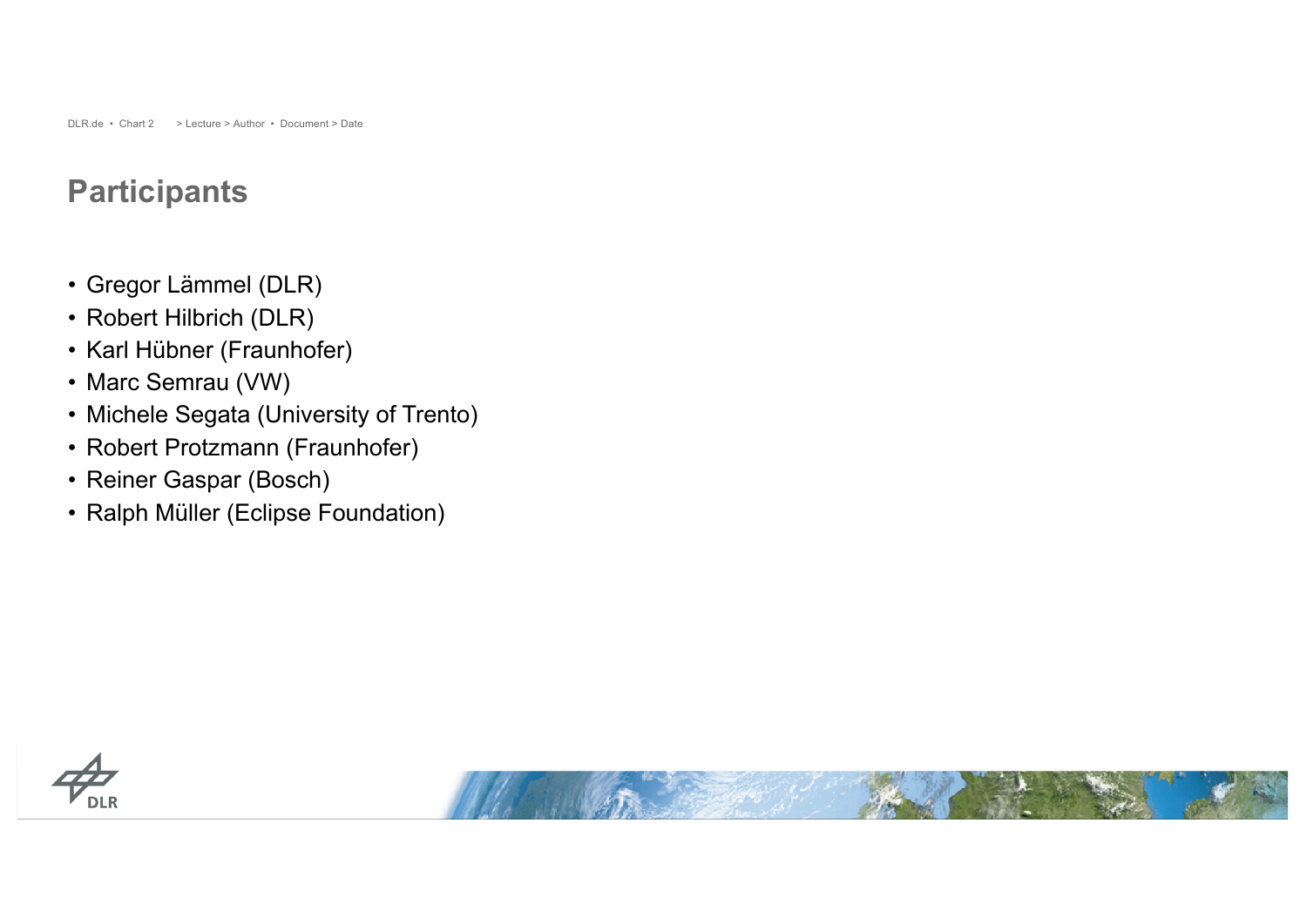### **Status: Eclipse SUMO**

#### • Mailinglists:

- Successfully migrated to Eclipse

| sumo-announce | Sumo project announcements (12 members)    |
|---------------|--------------------------------------------|
| sumo-dev      | sumo developer discussions (20 members)    |
| sumo-user     | Sumo project User discussions (20 members) |

- Wiki:
	- Will not be migrated to Eclipse Wiki (only single instance)
- SVN $\rightarrow$ Git Migration
	- In preparation;
	- Full SUMO history + tickets (issues) will be available here: https://github.com/dlr-ts
- EPL Relicensing
	- Code headers are migrated
	- Libraries and compile-time dependencies are being investigated by Eclipse
- New SUMO Release 0.31 is planned for mid September 2017



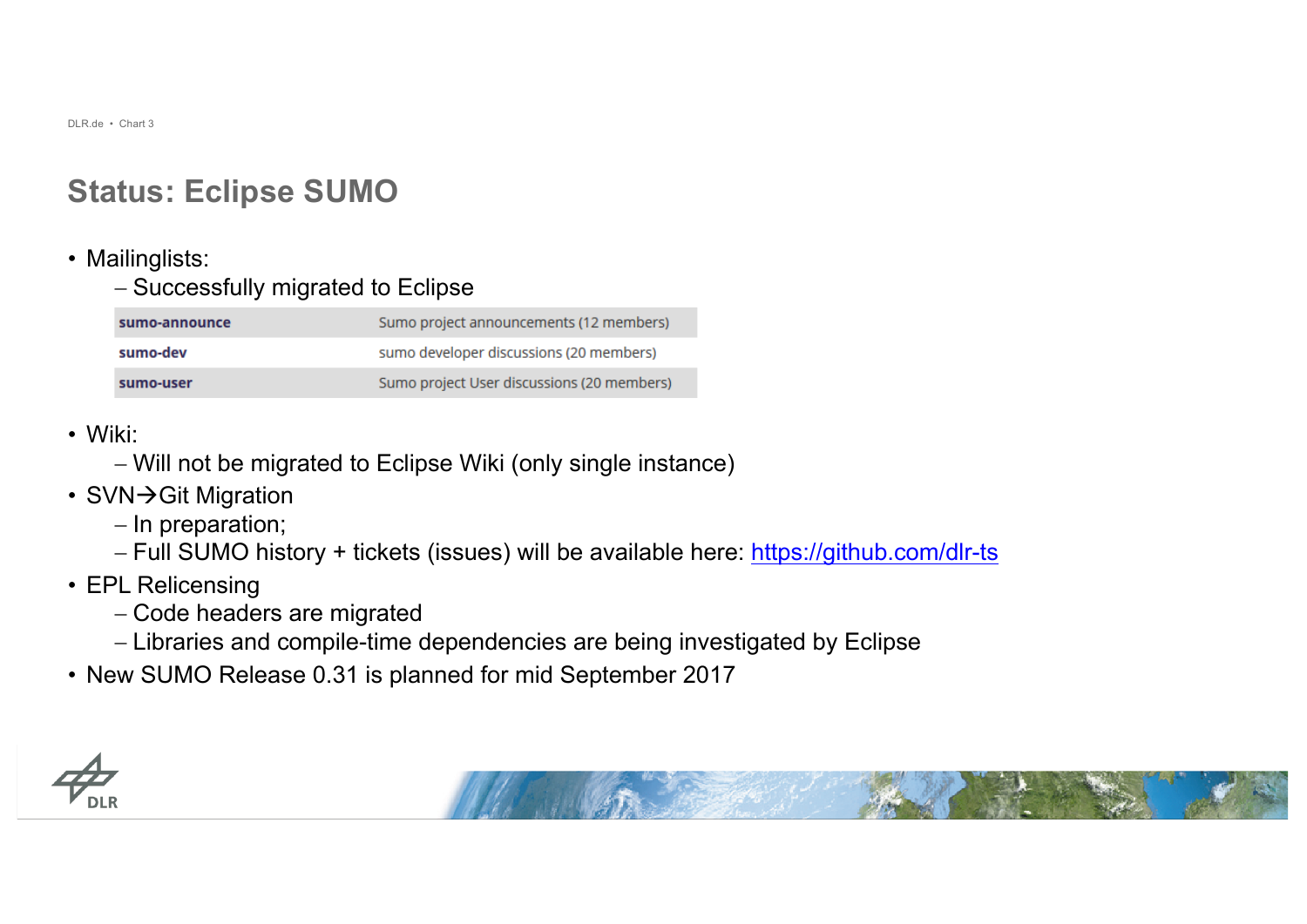# **Status: Eclipse SUMO (II)**

- Marketing / PR / Evangelism:
	- Eclipse SUMO: An Interview with Robert Hilbrich https://www.eclipsecon.org/europe2017/news/eclipse-sumo-interview-robert-hilbrich
	- Eclipse Newsletter "#Simulation of Urban MObility SUMO" https://www.eclipse.org/community/eclipse\_newsletter/2017/august/article2.php
	- JAXenter "#Simulation of Urban Mobility SUMO: Key features and uses" https://jaxenter.com/?p=136884&preview=1&\_ppp=534ef9040e
	- Talk "Simulating Autonomous Vehicles and Future Mobility Concepts in Urban Areas" @ EclipseCon 2017 https://www.eclipsecon.org/europe2017/session/simulating-autonomous-vehicles-and-future-mobilityconcepts-urban-areas



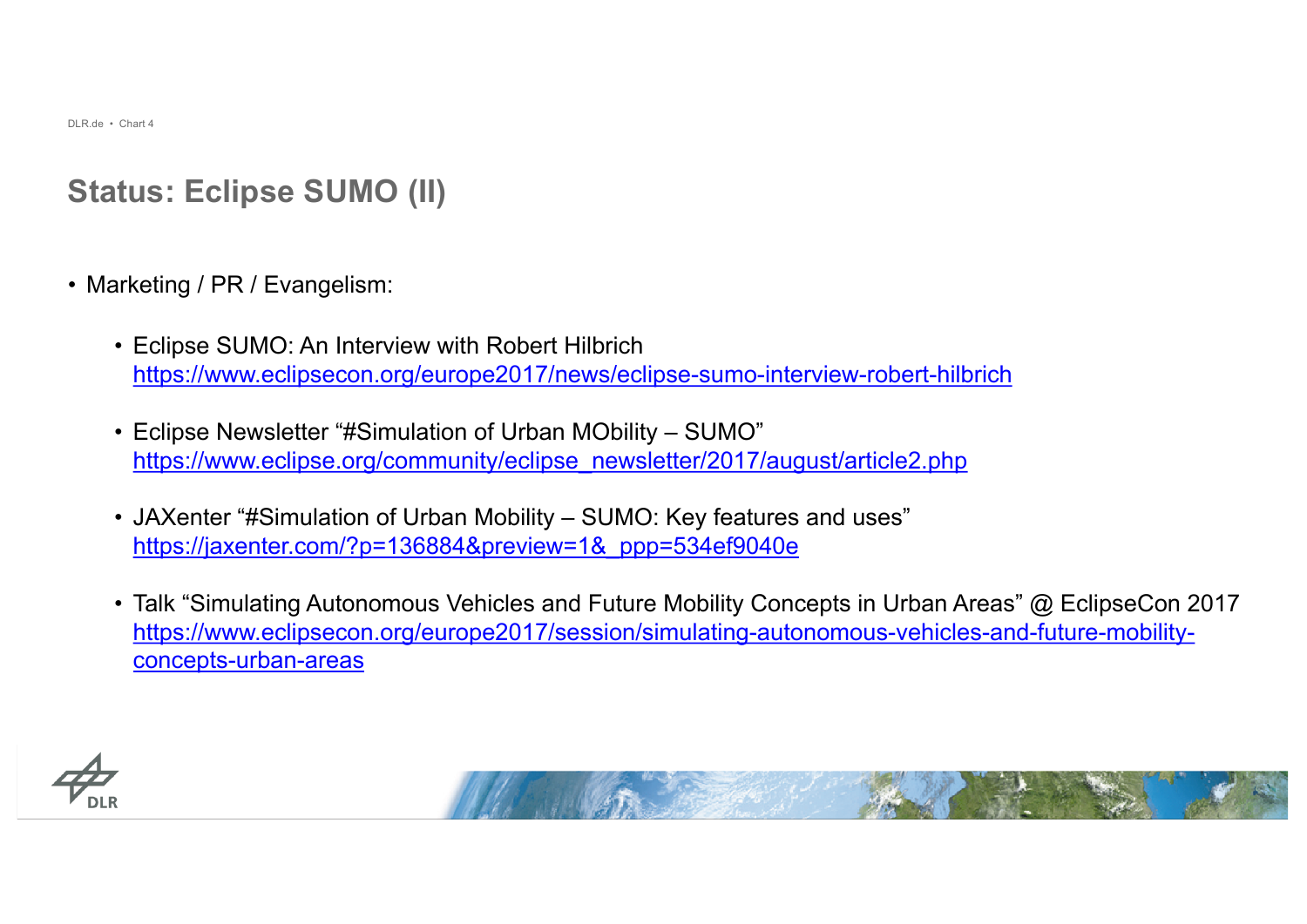#### **Status: VSimRTI**

- There are still some legal issues needed to be sorted out before it can be published as open source
- Code wise: mainly refactoring / code cleanup (Smoother ns3/omnet/SUMO coupling)
- Once open source SUMO might be linked directly (avoiding socket overhead from Traci)
- Some progress on project description and bureaucracy stuff for VSimRTI Eclipse project



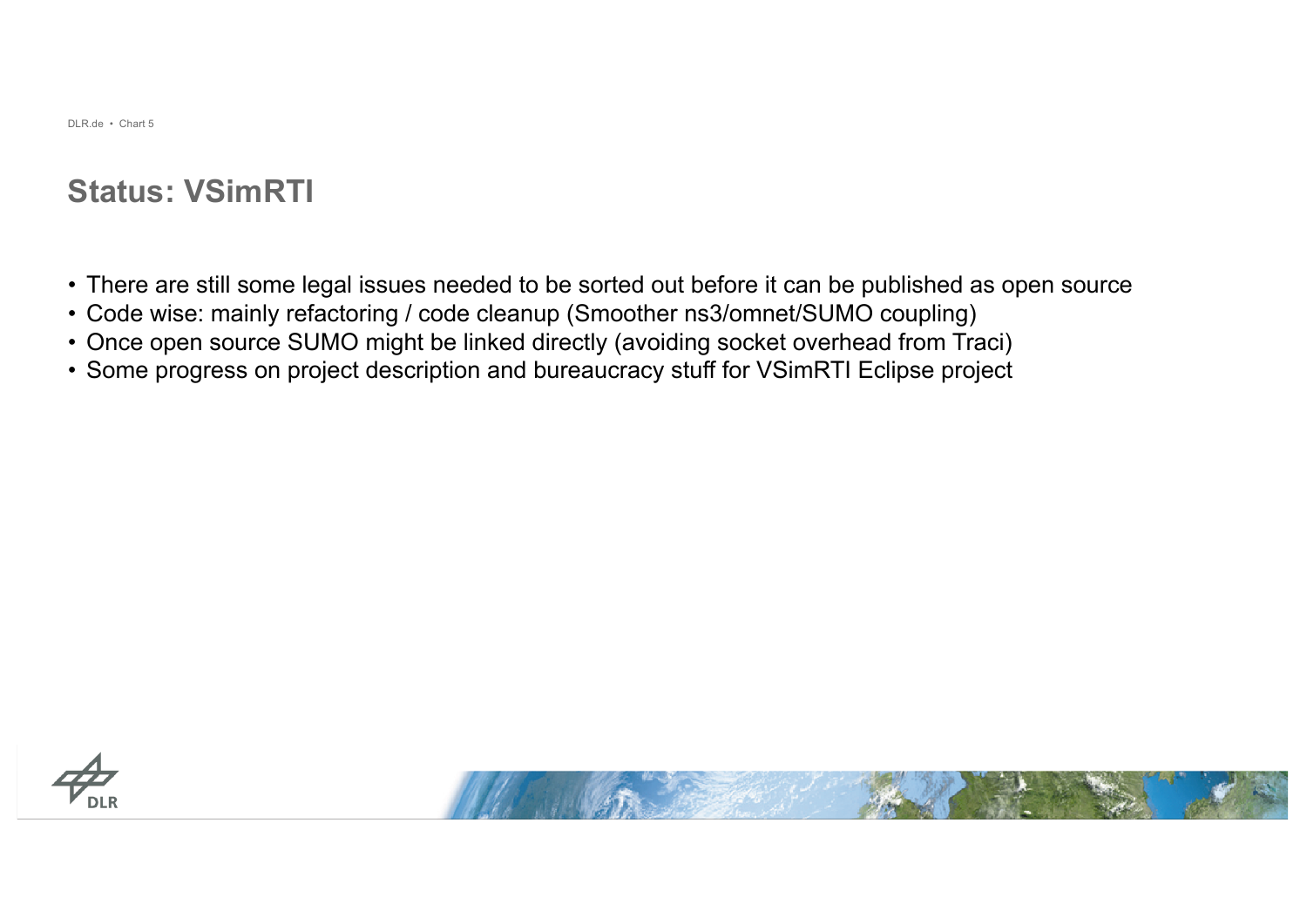#### **Status: Plexe**

- Code cleanup, smoother integration w/ SUMO
- Demo application for EclipseCon is working w/ SUMO 0.30
	- Currently simple platooning
	- Might be extended with particular behavior (e.g. emergency breaking)



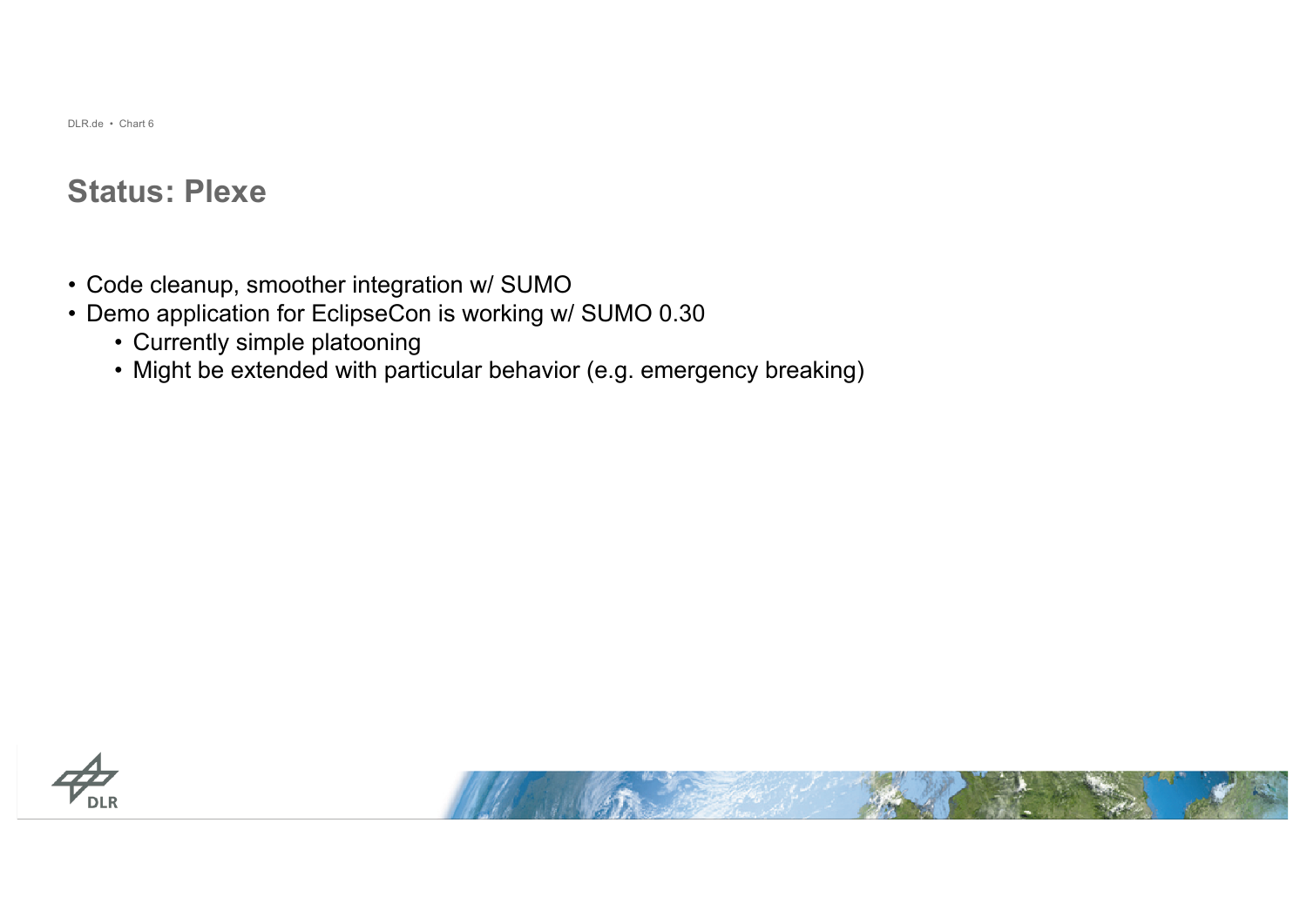# **OpenMobility Working Group**

- Mailinglist:

- openmobility@eclipse.org
- Subscribe: https://dev.eclipse.org/mailman/listinfo/openmobility

- Levent Gürgen: **Urban Technology Alliance** - an Eclipse Working Group to address the promising topic of open source technologies for smart cities



- Vision & Scope
	- Part of the meeting minutes (https://wiki.eclipse.org/OpenMobilityMeetingMinutes)
	- Changes? Additions?



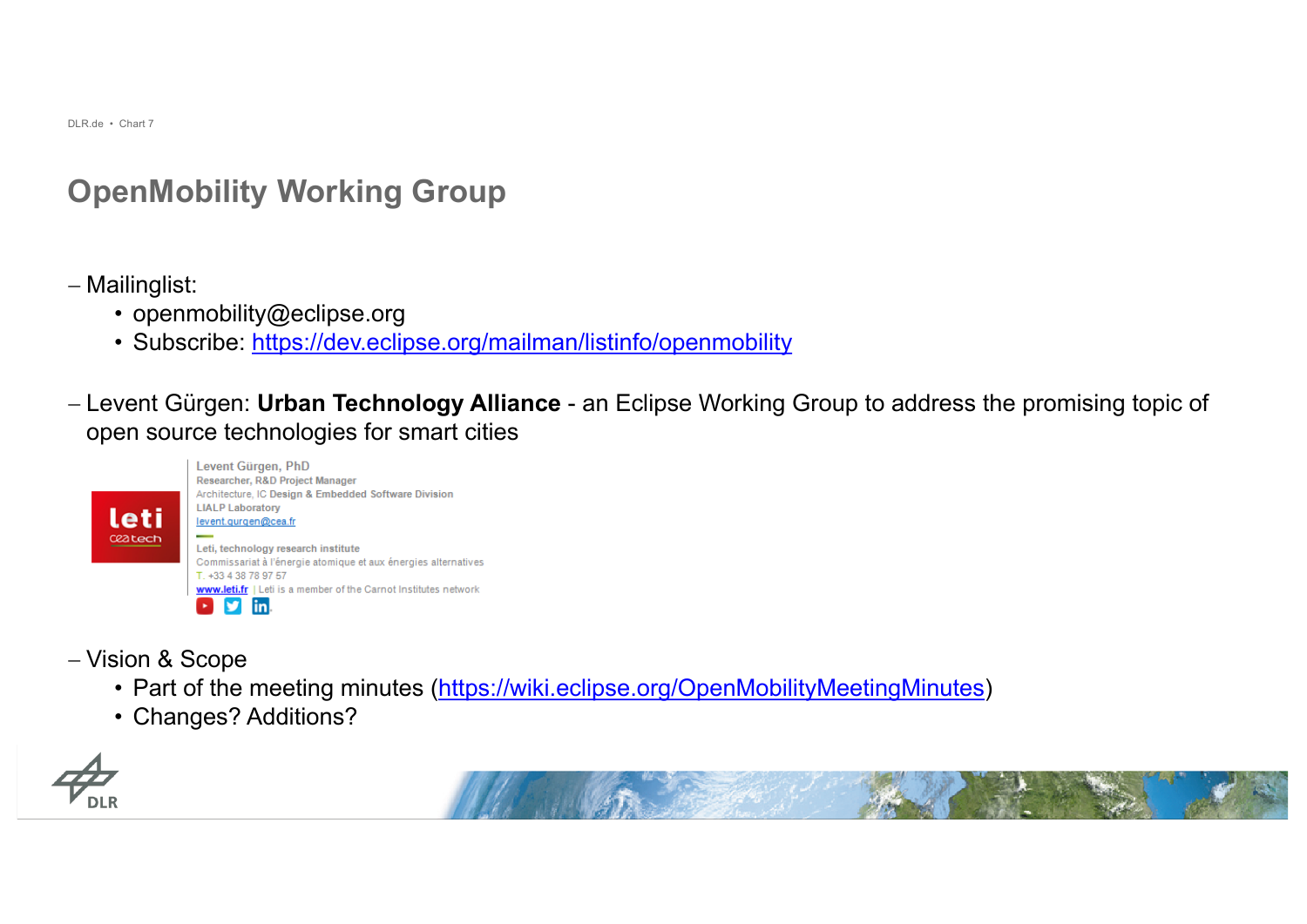# **Eclipse Industry Working Group Process**

https://www.eclipse.org/org/workinggroups/industry\_wg\_process.php

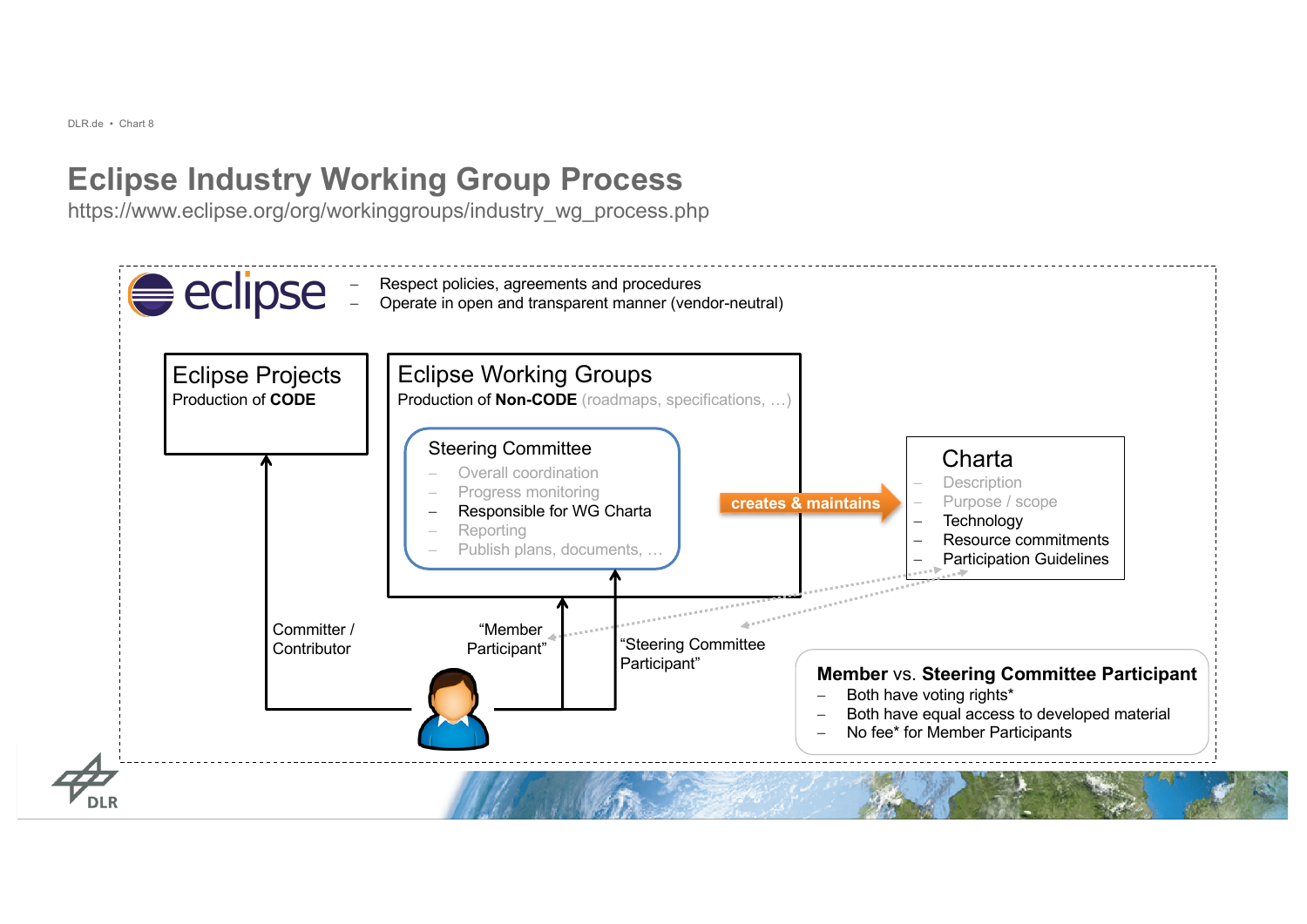# **Eclipse Industry Working Group Process**

https://www.eclipse.org/org/workinggroups/industry\_wg\_process.php

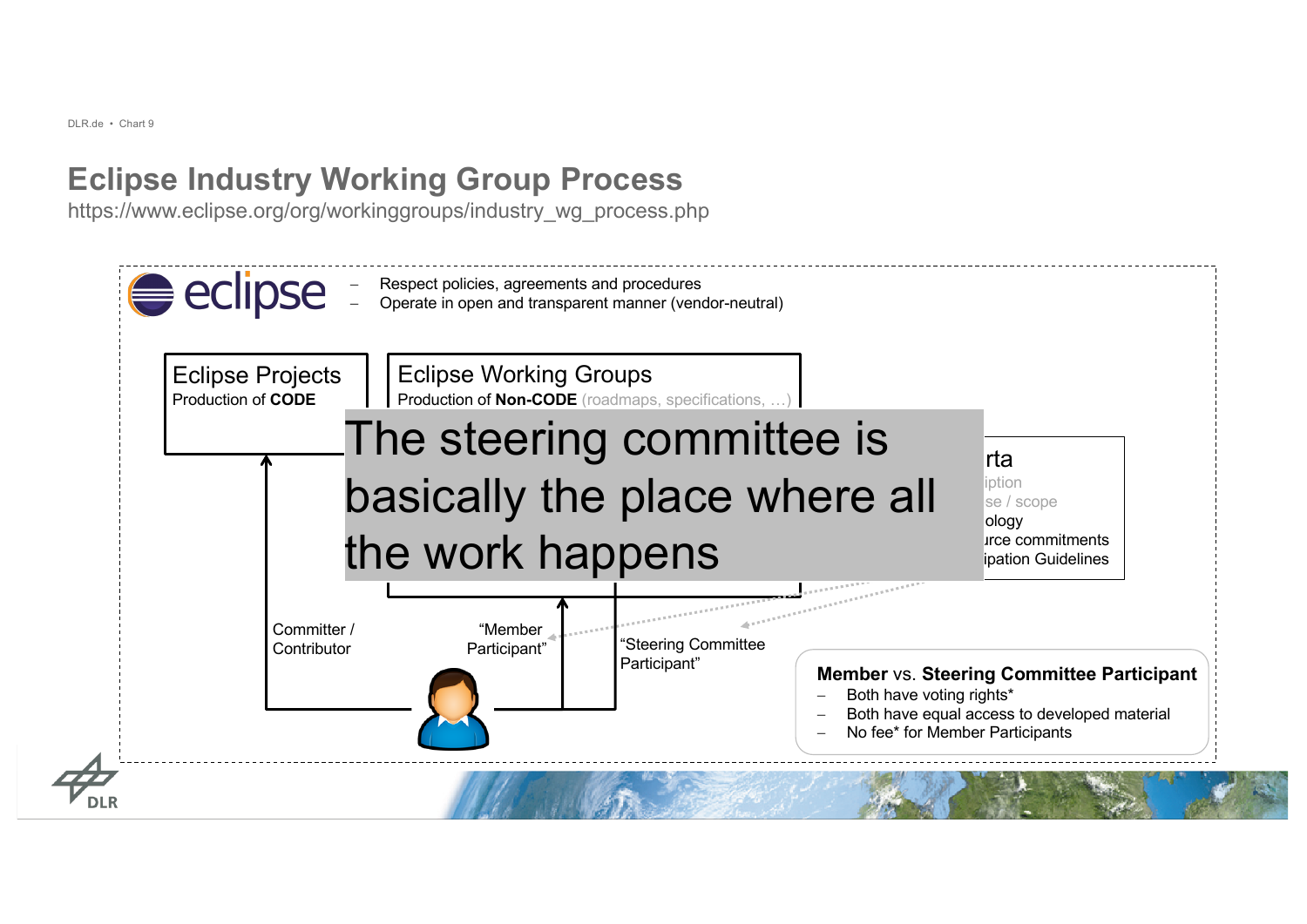## **Example 1: Eclipse IoT Working Group (Producer-Driven)**

https://www.eclipse.org/org/workinggroups/iotwg\_charter.php

• Goal:

- Producers want to collaborate towards a common IoT technology platform

- Participation Guidelines
	- "Steering Committee Participant"
		- Lead an Eclipse IoT Project AND
		- § Contribute > 4 FTE for
			- o Committing code for Eclipse Projects supporting the roadmap
			- o Creation of roadmaps and technical documents for the working group
			- o Community development and evangelism
	- "Member Participant"
		- Regularly participate in meetings



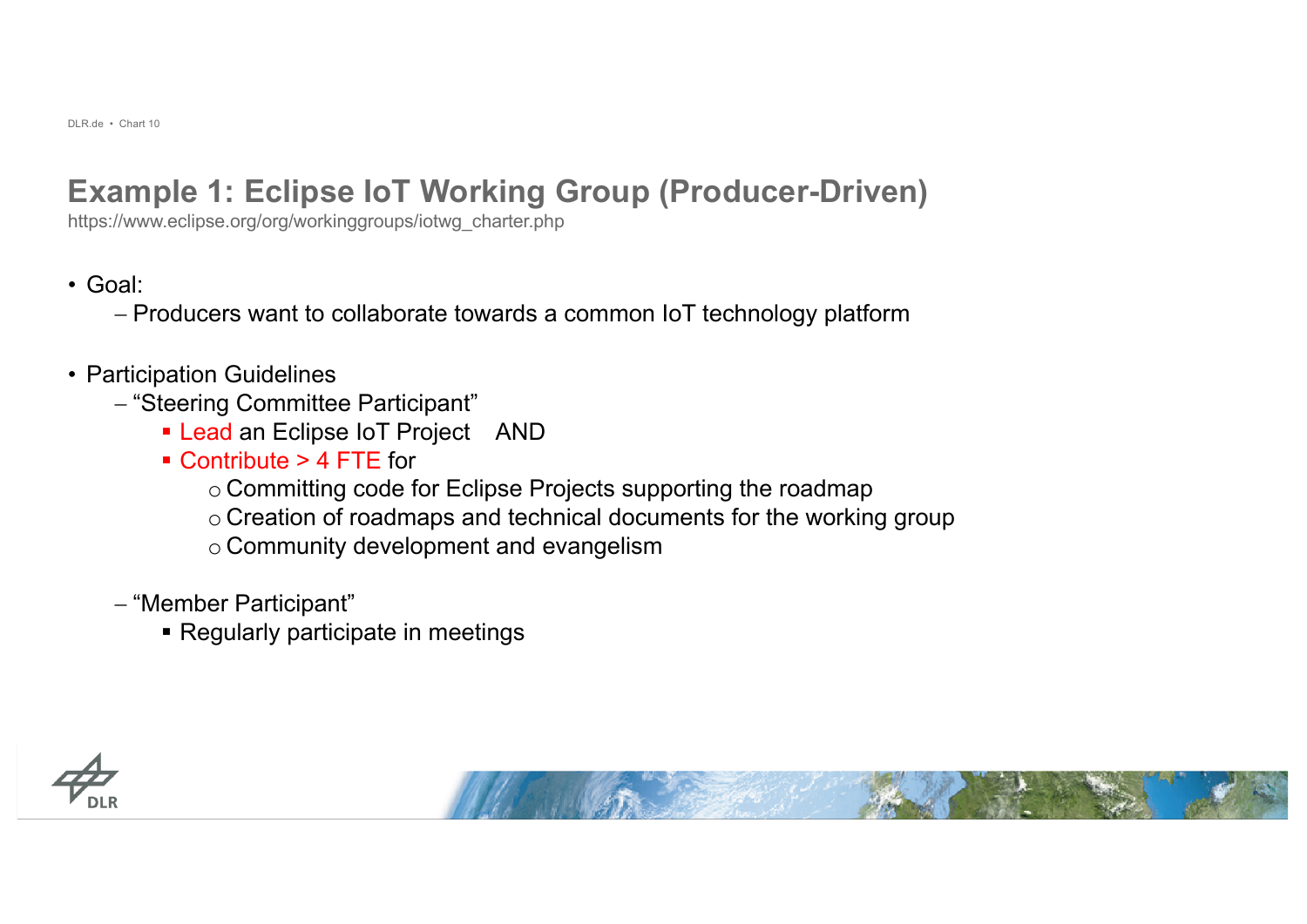# **Example 2: PolarSys Working Group (User-Driven)**

https://www.eclipse.org/org/workinggroups/polarsys\_charter.php

- Goal:
	- Users want to ensure the longevity of a platform and/or influence the direction of its development
- Participation Guidelines
	- "Steering Committee Participant"
		- 20 000 USD 30 000 USD / year (depending on company turnover)
	- "Member Participant"
		- 1 500 USD 10 000 USD / year (depending on company turnover)
	- "Guest Participants" (invitation only, no voting rights)
- Steering Committee
	- Define objectives, strategy and roadmap for each year
	- Define budget and fees each year
	- Voting (2/3 majority for objectives, fees, …):
		- 1 seat for each steering committee participant
		- 1 seat for member participants for every 5 steering committee participants



| Also: Sub-Committees |  |
|----------------------|--|
|                      |  |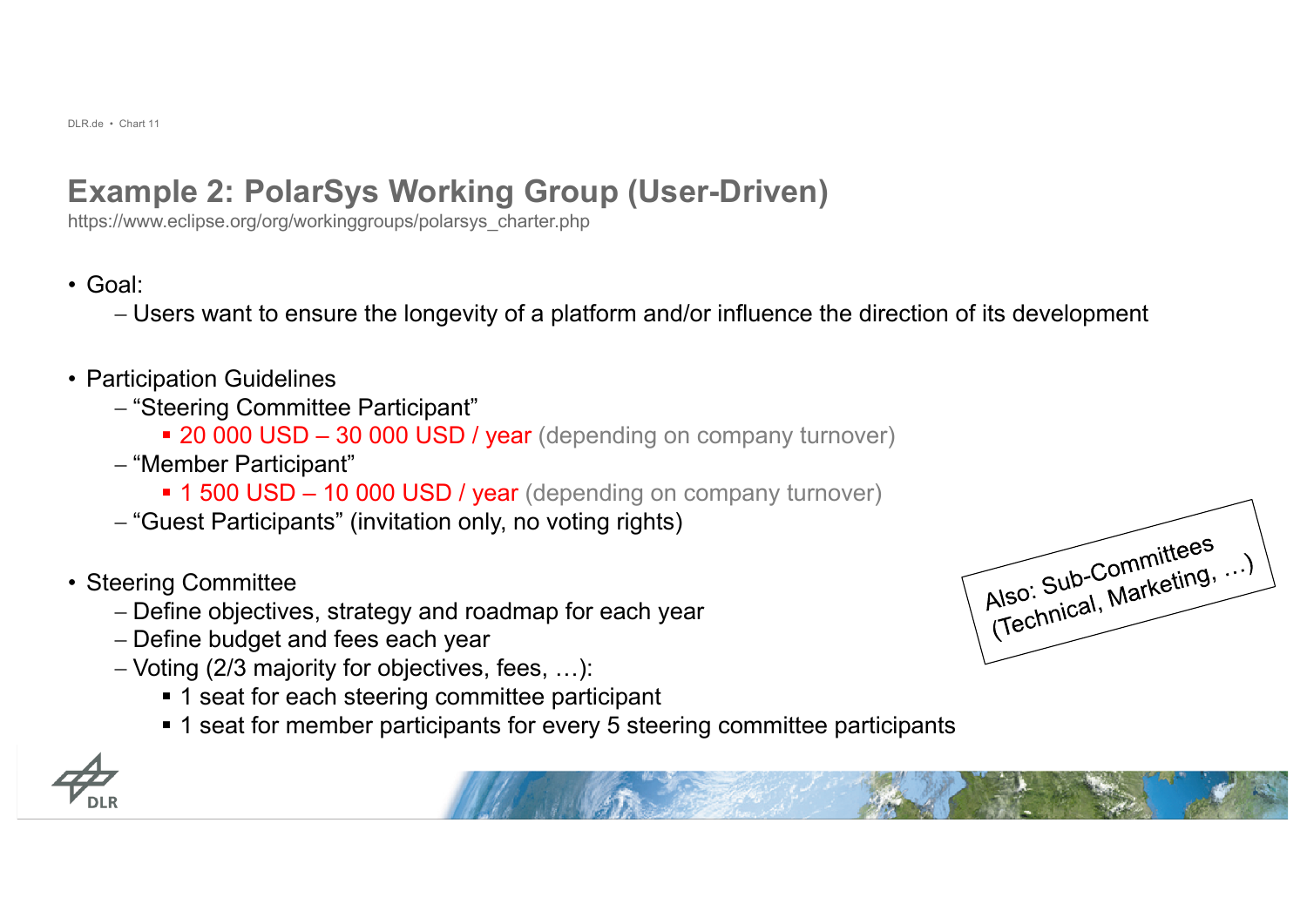#### **Discussion: OpenMobility Working Group**

- Goal
	- Users want to ensure the longevity of a platform and/or influence the direction of its development
	- Producers want to collaborate towards a common simulation platform
- Participation Guidelines
	- "Steering Committee Participant"
		- § XX USD / year (depending on company turnover) **OR**
		- Contribute XX FTE / year for
			- o Committing code for Eclipse Projects supporting the OpenMobility roadmap
			- o Creation of roadmaps and technical documents for the working group
			- o Community development and evangelism
- Steering Committee
	- Define objectives and fees for each year
	- Composition similar to PolarSys?
- No sub-committees